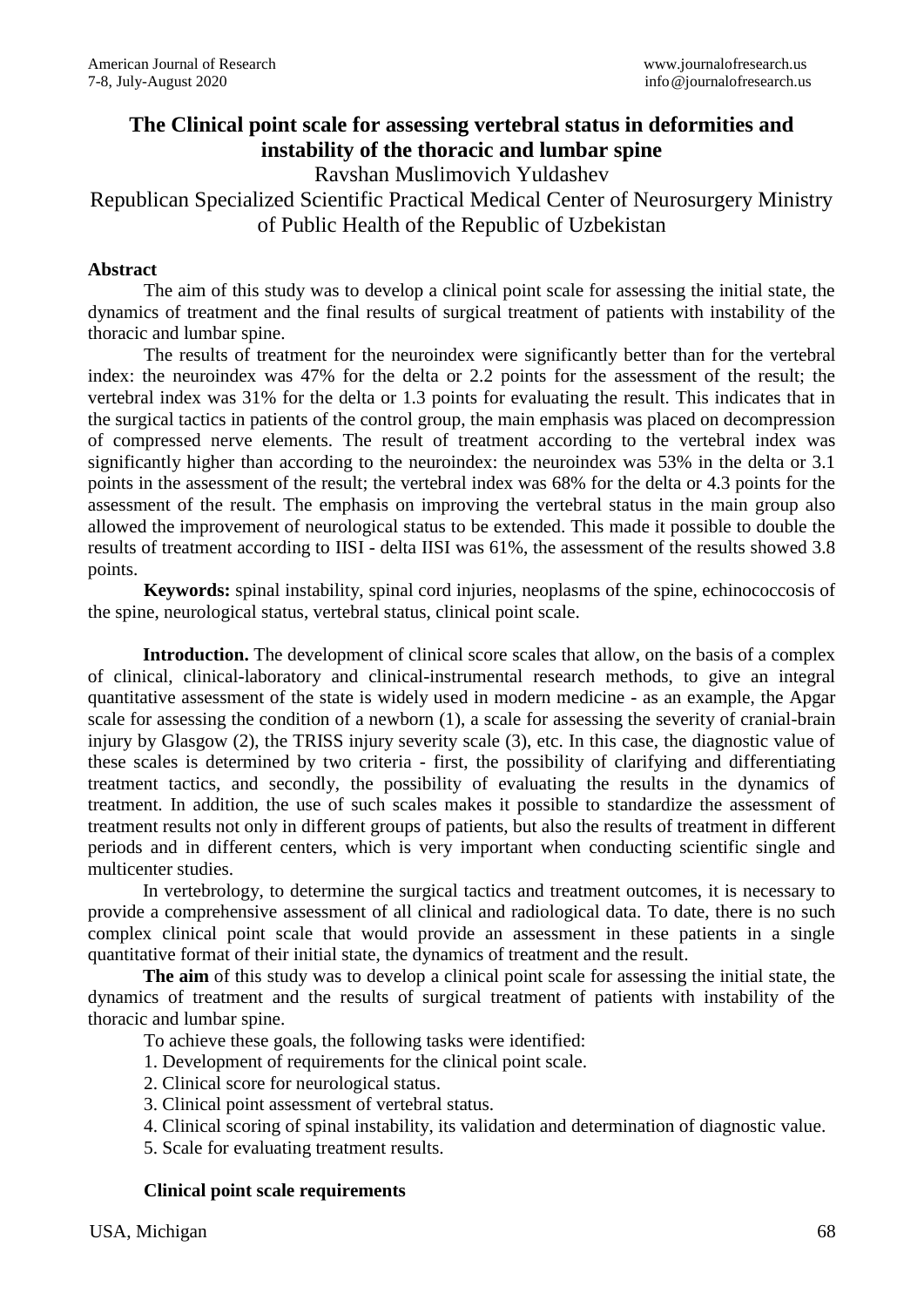Based on our own experience and on the basis of studying the literature, we have identified a number of principles for the development of a clinical point scale for assessing the initial status and treatment results in the studied contingent of patients, which allows us to give estimates in quantitative form:

1) Each criterion of the clinical point scale should have from three to five ranges (gradations) of change; each gradation is evaluated in points. It is optimal to evaluate all the criteria on a 5-point system.

2) The quantitative assessment of each criterion in points should be directly proportional to the severity of the lesion, since this is a scale for assessing the severity of pathology, and not an assessment of the functional state of organs and systems.

3) Taking into account that the leading in the clinical picture and prognosis in this category of patients are the general neurological and general vertebral status, in the integral point estimate the share of each of them should be 50%. The general neurological status should include the assessment of pain and the neurological status itself, while their shares in the integral scale should be equal.

4) The results of the assessment in points should be normalized by dividing the obtained assessment values in points by the maximum value in points and multiplying by 100%. The normalized result gives an estimate of the severity of the pathology as a percentage of the maximum possible severity of the corresponding criterion.

Normalization, in addition to bringing various indicators to a single percentage, gives another great advantage - the possibility of comparative comparison of dissimilar indicators with each other, since they are all now expressed as a percentage of the maximum severity.

5) Treatment outcomes should be assessed by the difference (delta) between the normalized pretreatment and posttreatment point scale values. In turn, the entire delta range should be divided into 5 sub-ranges to obtain a 5-point system for assessing the result.

## **Clinical score for neurological status**

Neurological status was assessed according to two basic parameters - pain and score on the ASIA / ISCSI American Association of Spinal Injury Scale of Neurological Deficiency (5). Pain is the leading and main symptom, most often forcing patients to turn to vertebrologists; this symptom is the most dynamic and convenient for assessing the initial state, the dynamics of treatment and the final result. Recovery of neurological disorders after reconstructive surgery on the spine often takes a long time and the values of this indicator after surgery may change slightly. Therefore, we consider the use of pain assessment, as the most sensitive and rapidly changing parameter, and the assessment of neurological deficit, as the basic parameter, to be the optimal balance in the complex clinical and neurological assessment.

Pain scores were assessed using a widely used visual analogue scale (VAS) (4), the minimum pain value was 1 point, and the maximum value was 10 points.

The ASIA / ISCSI (American Spain Injury Association / International Standards for Neurological and Functional Classification of Spinal Cord Injury) scale (5; 6) assesses the complex of neurological disorders according to 5 levels of severity:

#### **Table 1.**

| Type | Description of neurological disorders                                                                                     | Scale |
|------|---------------------------------------------------------------------------------------------------------------------------|-------|
| A    | complete anatomical or functional interruption of the spinal cord;                                                        |       |
| B    | type B - lack of motor and sensory functions distal to the injury,<br>preservation of sensitivity in the sacral segments; |       |

Assessment of neurological status according to ASIA / ISCSI scale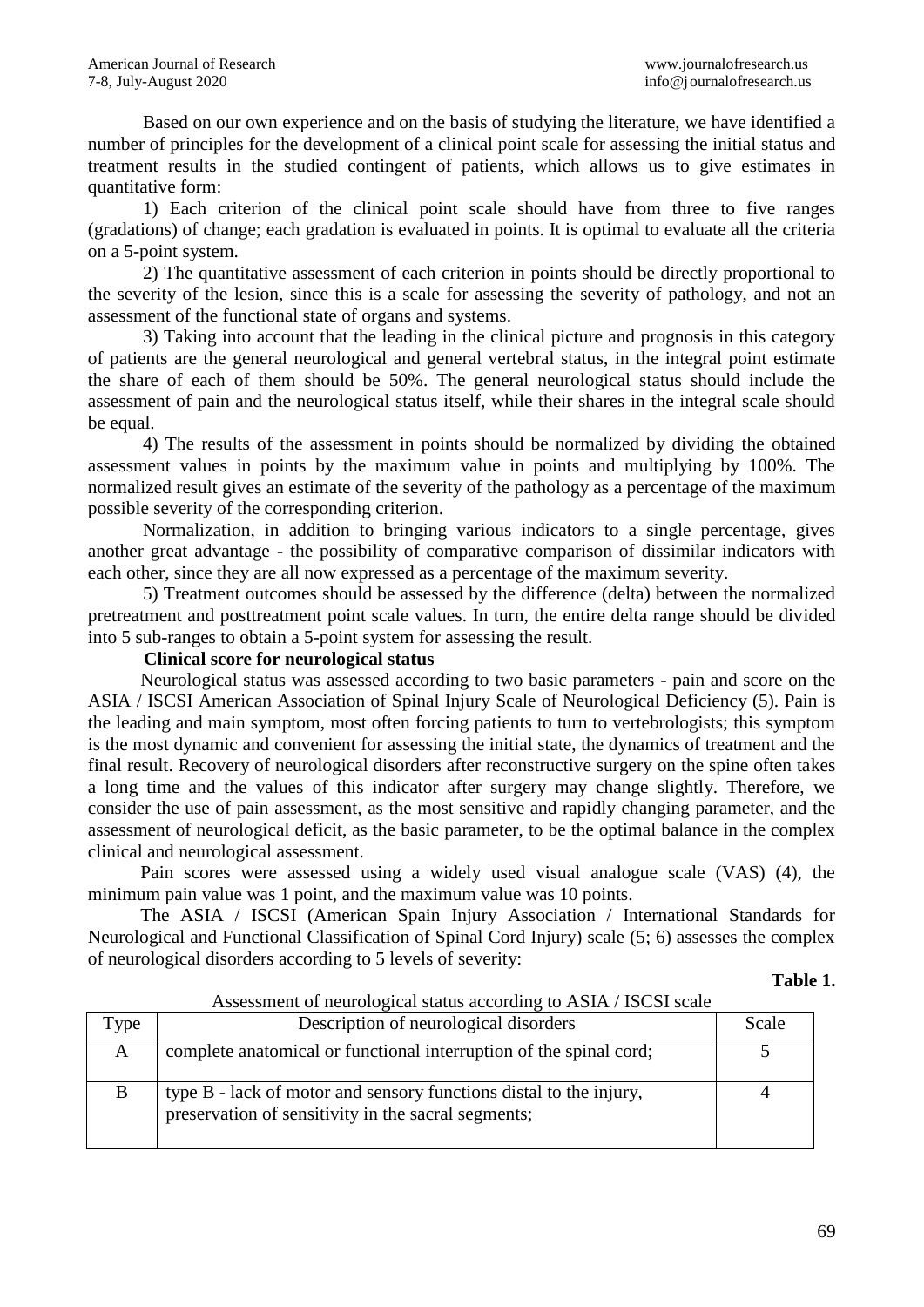|   | type $C$ - partial preservation of the motor and sensory function of the<br>spinal cord, but the strength of half of the key muscles is below the<br>damage level of less than 3 points; |  |
|---|------------------------------------------------------------------------------------------------------------------------------------------------------------------------------------------|--|
|   | type D - partial preservation of the motor and sensory function of the<br>spinal cord, the strength of most muscles is below the level of damage<br>of more than 3 points;               |  |
| E | type E - the conduction function of neural structures is preserved.                                                                                                                      |  |

The neurological status as a whole was assessed according to the Neuroindex developed by us, which was calculated as a percentage according to the formula (1), in which the values of the indicators are set in points:

Formula 1.

# Neuroindex *= (VAS + ASIA) / 15 \* 100%*

The maximum score for Neuroindex is 15 points, which according to this formula corresponds to 100%.

# **Clinical score for vertebral status**

The assessment of the vertebral status was carried out on the basis of radiological data by determining the following most informative 4 parameters: the index of wedge-shaped deformity of the vertebra (IWDV) - according to the formula (2); vertebra compression index (VCI) - according to the formula (3); Cobb corner; the degree of stenosis of the spinal canal (SCSD) (Fig. 1). Fig.1. Characteristics of changes in the vertebrae and spine with injuries and diseases:



a – the magnitude of the anterior displacement above the dislocation,

b – the value of the longitudinal size of the vertebral body below the dislocation.

x –anterior dimension of the height of the body of the damaged vertebra;

ab – the front dimension of the body height of the superior intact vertebra;

cd - anterior dimension of the body height of the underlying intact vertebra;

y - posterior dimension of the height of the body of the damaged vertebra;

a – the value of the anterior displacement above the fracture;

 $b$  – the value of the sagittal body size below the offset;

 $\gamma$  – angle of local kyphosis (Cobb angle).

vertebra compression index - VCI:

*VCI = (1 – x / (ab + cd) : 2) \* 100%*

Formula (2)

index of wedge-shaped deformity of the vertebra - IWDV:

$$
IWDV = (1 - x/y) * 100\%
$$

Formula (3)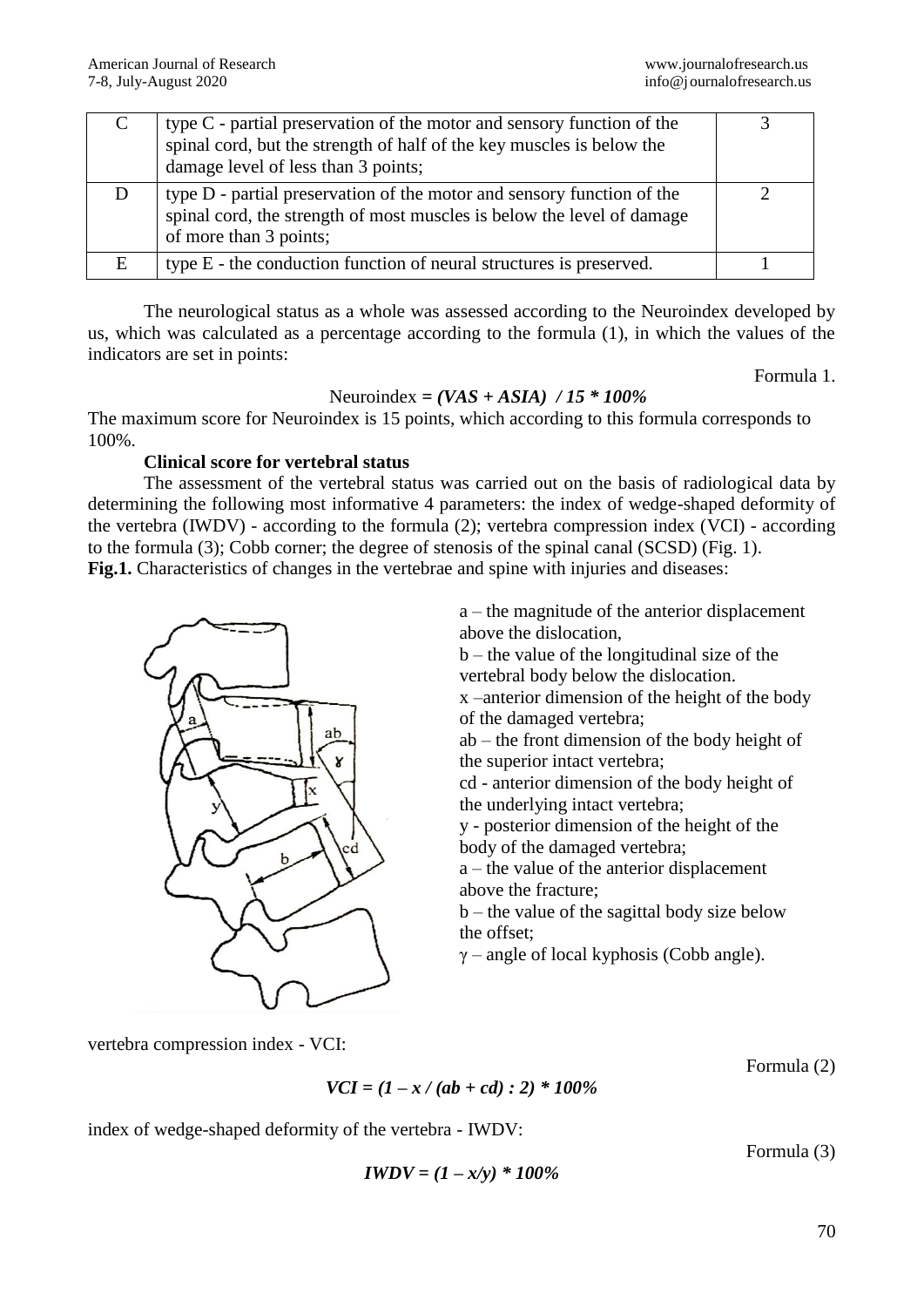The degree of stenosis of the spinal canal - SCSD was determined by the formula (4) according to the data of MRI and CT:

Formula 4.

SCSD = 
$$
(1 - (b * e) / ((d * a + f * c) / 2)) * 100%
$$

where a, b, c - transverse dimensions; d, e, f - longitudinal dimensions of the spinal canal (Fig. 2).

**Fig. 2.** Measuring the width of the spinal canal using CT or MRI scans vertebra above affected one



The study of these parameters was carried out in all patients in terms of maximum and minimum values, and then the real range of these parameters was divided into 5 subranges in order to set a point assessment of their severity (Table 2). For the IWDV and VCI indicators, the entire range between maximum and minimum values was divided into sub-ranges on a proportional basis. The Cobb angle indicator more often gave values in the range of up to 25º, and the indicator of the degree of stenosis - up to 50%, therefore these indicators were divided into subranges within the indicated limits.

| Indicators  | Minimu  | Max.  | Scores and value ranges |            |               |               |         |  |  |
|-------------|---------|-------|-------------------------|------------|---------------|---------------|---------|--|--|
|             | m value | value |                         |            |               |               |         |  |  |
| <b>IWDV</b> | 12%     | 45%   | $0 - 10%$               | 11-<br>20% | $21 -$<br>30% | $31 -$<br>40% | $>40\%$ |  |  |
| <b>VCI</b>  | 14%     | 45%   | $0 - 10%$               | 11-<br>20% | $21 -$<br>30% | $31 -$<br>40% | $>40\%$ |  |  |

Vertebral index indicators and their assessment

USA, Michigan 71

Table 2.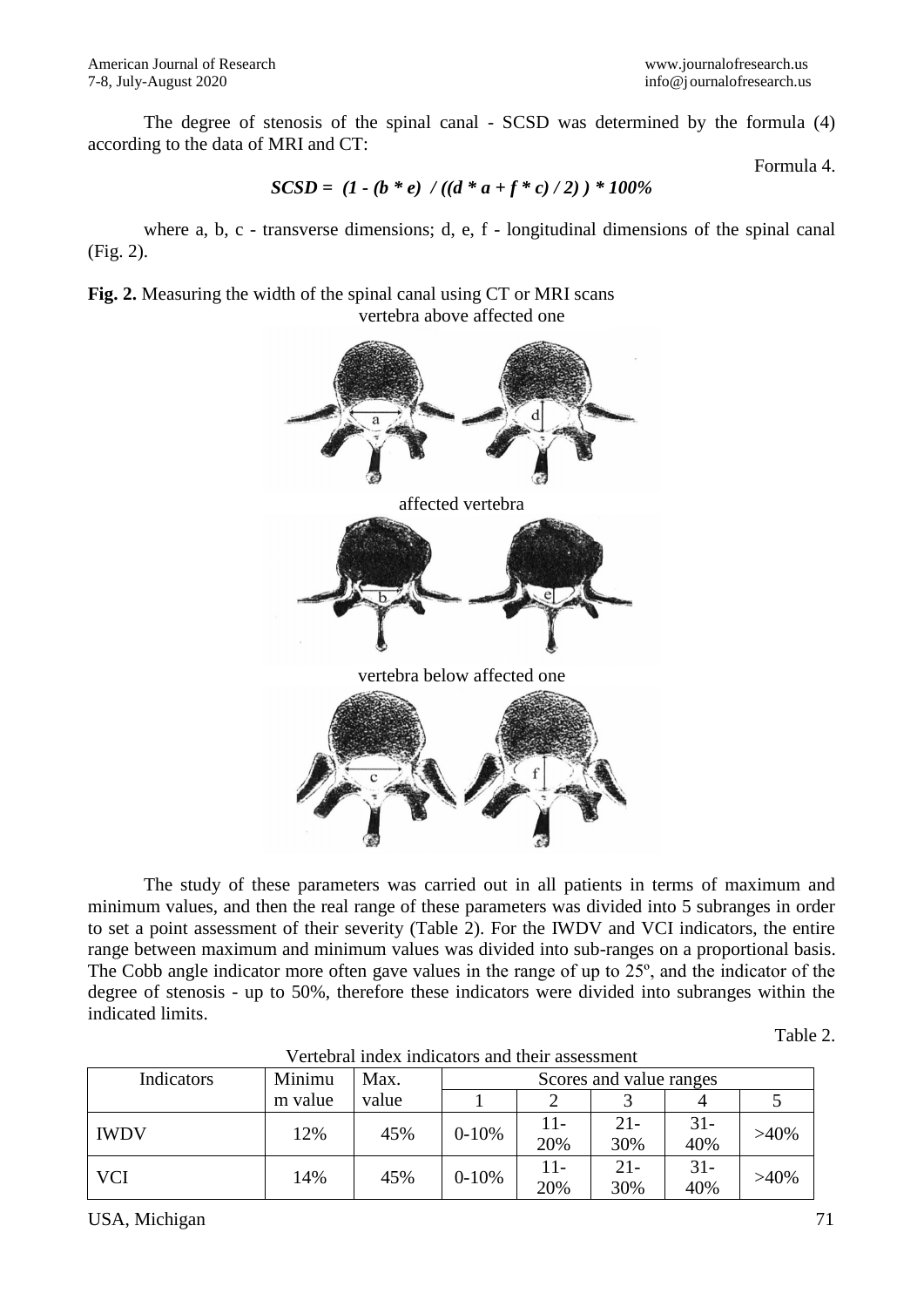| The Cobb angle | 10<br>. . | $42^{\circ}$ | $0-6^{\circ}$ | 100<br>$\overline{ }$<br>$-14$ | $13 - 18^{\circ}$   | $19 - 24$ °               | $>24^{\circ}$ |
|----------------|-----------|--------------|---------------|--------------------------------|---------------------|---------------------------|---------------|
| <b>SCSD</b>    | 13%       | 88%          | $0 - 10%$     | 20%                            | $\angle 1$ –<br>30% | $\sim$ 1<br>$J1$ -<br>40% | >40%          |

The vertebral status as a whole was assessed according to the index developed by us, called the *Vertebral index*, which was calculated in% according to the formula (5), in which the values of the indicators are set in points:

Formula 5.

# *Vertebral index = (IWDV + VCI + The Cobb angle + SCSD) / 20 \* 100%*

In this formula, for normalization, division by 20 is carried out, because the maximum value of the vertebral index points is 20 points.

# **Clinical scoring of spinal instability and determination of its diagnostic value.**

For the clinical scoring of spinal instability, we used the Integral Index of Spinal Instability (IISI), which was calculated in% according to the formula (6):

Formula 6.

### *IISI = (neuroindex + vertebral index) /2*

In this formula, the proportion of neuroindex is 50%, vertebral index - 50%, which, in our opinion, most accurately reflects the real clinical picture.

The diagnostic value of individual methods and parameters for detecting a disease and making a diagnosis is determined using indicators that assess positive, negative, false positive and false negative results. However, this approach is unsuitable for assessing the dynamics of the pathological process. In this case, the diagnostic value of individual criteria is determined by the correlation of the initial data with the final results, but the analysis of the correlation of the initial data with changes in individual parameters gives even more accurate information.

To determine changes in individual parameters as a result of treatment, we used the indicator of relative changes "delta", which was determined by the formula (7):

 $\delta = (B - A)/A * 100\%$ 

Formula 7.

where:

A - the initial value of the investigated parameter;

B - the final value of the investigated parameter

δ - delta (indicator of relative changes).

The advantage of the "delta" indicator over the usual indicator of the difference between the final and initial values of the studied parameter is its relativity - it can be used to compare changes in any parameters, regardless of their nature, scale of changes, type, etc.

To determine the diagnostic value of the developed criteria and the integral clinical point scale, an analysis of the data of 260 patients with deformities and instability of the thoracic and lumbar spine, operated at the Republican Scientific Center of Neurosurgery (RSCN) (Republic of Uzbekistan, Tashkent) from 2003 to 2015 was carried out.

We analyzed the data of all patients according to the paired correlation coefficient (Pearson's test) of a number of parameters with four basic parameters: delta vertebral index, delta neuroindex, delta IISI, IISI before treatment (Table 3).

The set of the first three basic parameters was selected based on the fact that the result of treatment is assessed by delta - the difference in indicators before and after treatment. The parameter IISI before treatment was selected in order to compare its diagnostic capabilities with other diagnostic criteria.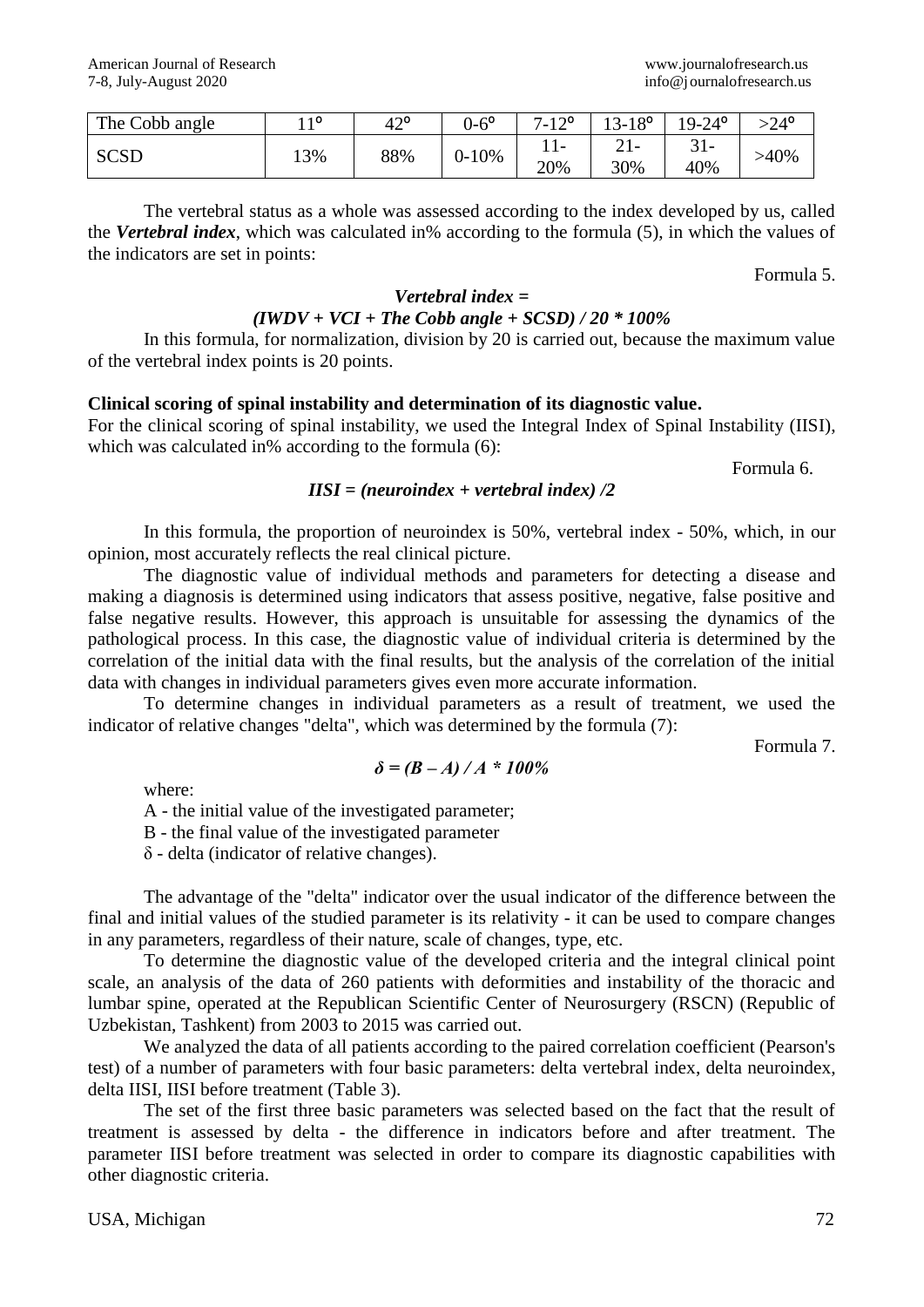Table 3.

Values of the paired Pearson correlation coefficient of the vertebral index delta index and the neuroindex with other indicators

| First paired exponent $\rightarrow$  | Delta vertebral |                          | Delta      |                          | Delta IISI |                          | <b>IISI</b> |        |  |  |
|--------------------------------------|-----------------|--------------------------|------------|--------------------------|------------|--------------------------|-------------|--------|--|--|
| Second paired indicator $\downarrow$ | index           |                          | neuroindex |                          |            |                          | before      |        |  |  |
| Etiology                             | $-0,782$        | $\ast$                   | $-0,305$   | $\ast$                   | $-0.693$   | $\ast$                   | $-0,469$    | $\ast$ |  |  |
| Age, years                           | 0,014           |                          | $-0,043$   |                          | $-0,023$   | $\overline{\phantom{0}}$ | $-0,181$    | $\ast$ |  |  |
| Gender                               | $-0,007$        | $\overline{\phantom{0}}$ | $-0,018$   | $\overline{\phantom{a}}$ | $-0,016$   | -                        | $-0,090$    | $\ast$ |  |  |
| Pain index - before                  | 0,088           | $\ast$                   | 0,562      | $\ast$                   | 0,392      | $\ast$                   | 0,804       | $\ast$ |  |  |
| Neuroindex - before                  | 0,037           | -                        | 0,294      | $*$                      | 0,181      | $\ast$                   | 0,915       | $\ast$ |  |  |
| IWDV, % - before                     | 0,588           | $\ast$                   | 0,232      | $*$                      | 0.516      | $\ast$                   | 0,586       | $\ast$ |  |  |
| VCI, % - before                      | 0,742           | *                        | 0,255      | $\ast$                   | 0,633      | $\ast$                   | 0,394       | $\ast$ |  |  |
| Cobb angle, degrees - to             | $-0,515$        | *                        | $-0,005$   | $\overline{\phantom{0}}$ | $-0,328$   | $\ast$                   | 0,302       | $\ast$ |  |  |
| Step. stenosis,% - up to             | $-0,365$        | $\ast$                   | $-0,175$   | $\ast$                   | $-0,359$   | $\ast$                   | 0,267       | $\ast$ |  |  |
| Vertebral index - up to              | 0,290           | $\ast$                   | 0,153      | $*$                      | 0,280      | $\ast$                   | 0,754       | $\ast$ |  |  |
| IISI - before                        | 0,157           | $\ast$                   | 0,282      | $\ast$                   | 0,256      | $\ast$                   |             |        |  |  |

Note:

"\*" – the correlation coefficient is statistically significant (P<0,05)<br>" – the correlation coefficient is statistically unreliable (P\s0,05)

 $-$  the correlation coefficient is statistically unreliable (P $>0.05$ ).

The set of parameters that were included in the correlation analysis included the following: Etiology; Age, years; Gender; Pain index - before; Neuroindex - before; IWDV,% - before; VCI,% before; Cobb angle, degrees - to; Stenosis degree,% - up to; Vertebral index - up to; IISI - before; Pain index - after; Neuroindex - after; Vertebral index - after; IISI - after; Neuroindex - delta; Vertebral index - delta; Pain index - delta; IISI - delta.

When calculating the Pearson criterion, the value of the Student's criterion and the reliability of the obtained value of the Pearson criterion were also calculated. The absolute values of the Pearson test were analyzed, showing the degree of interrelation of individual parameters.

When analyzing the results, the parameters "gender" and "age" did not give significant correlations, except for the pair with IISI. The absolute values of Pearson's criterion for the "etiology" criterion turned out to be very high: its values were -0.782 for a pair with "delta vertebral index", -0.305 with "delta neuroindex", -0.693 with "delta IISI", -0.469 from "IISI before".

The analysis of the results "before treatment" showed that the reliable and highest absolute values of the correlation coefficient paired with the "delta vertebral index" were for the parameters "VCI before" (0.742) and "IWDV before" (0.588). Together with the "delta neuroindex", most of the values of the correlation coefficient were relatively low, with the "pain index before" (0.562) leading. Together with the "delta IISI", the leaders were the indicators "VCI before" (0.633), "IWDV before" (0.516), "pain index" (0.392). Together with IISI before, the leading indicators were neuroindex (0.915), pain index before (0.804), vertebral index (0.754), IWDV before (0.586), and VCI before (0.394).

Thus, the results of the correlation analysis indicate a high diagnostic value of the vertebral index, IISI, and neuroindex for assessing the dynamics of the pathological process during treatment, while there is a slightly higher diagnostic significance of the vertebral index and IISI compared to the neuroindex.

### **Treatment outcome assessment scale**

As you know, the clinical outcome is most accurately assessed not by the end result, but by the relative difference (delta) of the initial and final states. In turn, normalizing the scores, that is, bringing them to a percentage of the maximum possible level, allows you to take another important step - to break the delta ranges into 5 gradations and reduce the final score to the generally accepted 5-point system. Analysis of deltas in the studied patients showed that the most optimal for the final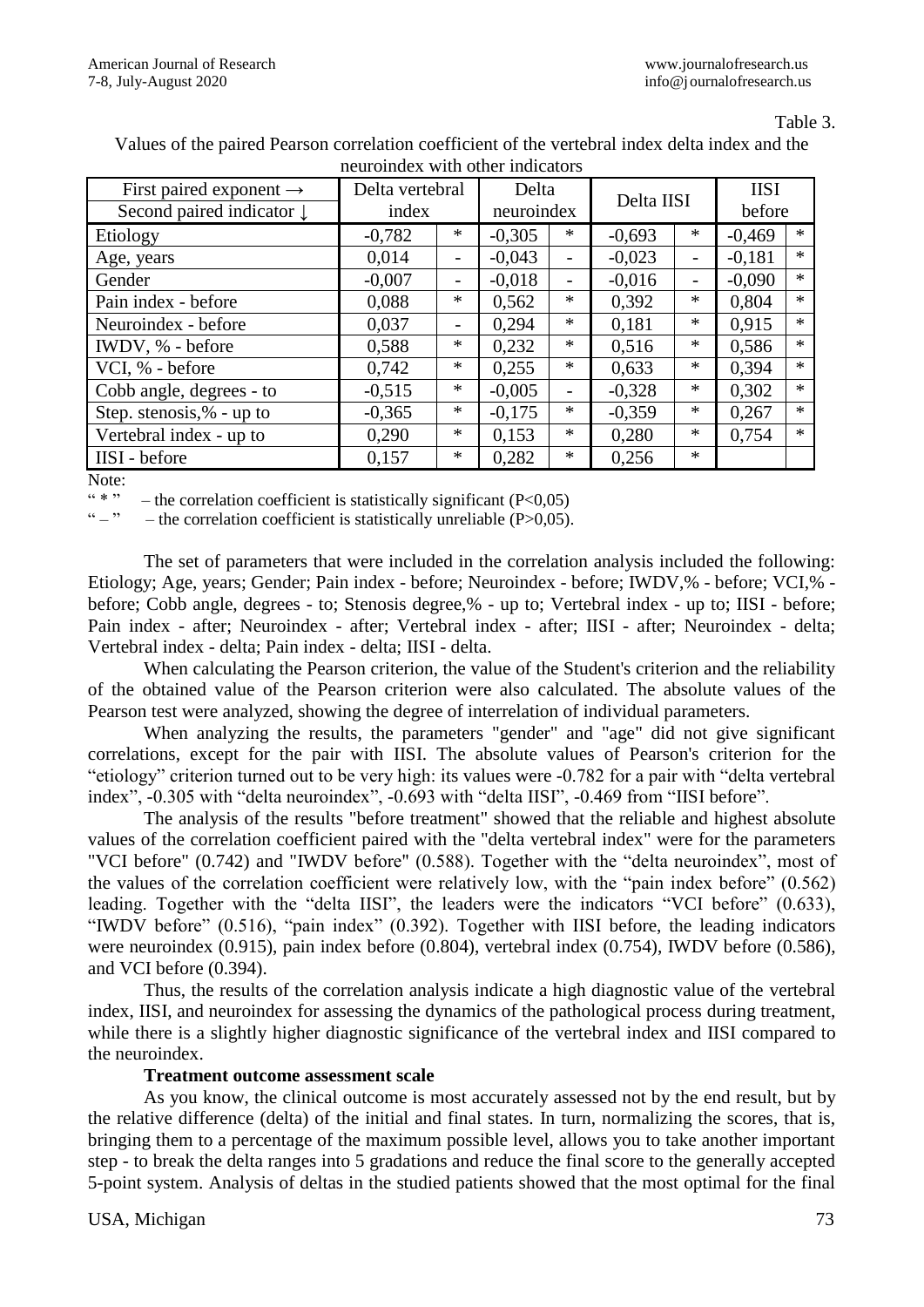assessment are not evenly divided delta ranges of 20% (80-100%, 60-79%, 40-59%, 20-39%, 0- 19%), and the following ranges, taking into account the most common values: 70% and above - 5 points; 60-69% - 4 points; 50-59% - 3 points; 35-49% - 2 points; 20-34% - 1 point; 0-19% - 0 points. These ranges were taken as the basis for evaluating the end-point of treatment.

To assess the results of treatment, the analysis was carried out separately in patients with injuries, tumors and echinococcosis of the thoracic and lumbar spine, as well as in all studied patients in general. The results are shown in Table 4.

The most "age" was the group of patients with tumors - the average age was  $42.6 \pm 2.0$ years, it statistically significantly exceeded the average age in the group of injuries -  $33.8 \pm 1.1$ years, and echinococcosis - 34.1  $\pm$  2, 5 years. The proportion of men statistically significantly prevailed in the groups of injuries -  $72.9\% \pm 3.6\%$ , and echinococcosis -  $70.6\% \pm 7.9\%$ , whereas in the group of tumors the proportion of men was  $46.5\% \pm 6.0\%$ , was approximately equal to the proportion of women.

According to the vertebral index and spinal instability index of the IISI before treatment, the group of injuries was the most severe; then there was a group of echinococcosis, then a group of tumors; There were no statistically significant differences between the groups in terms of neuroindex: in the group of injuries, the neuroindex was  $66.3\% \pm 1.15\%$ , vertebral index - 77.6%  $\pm$ 0.47%, the integral index of spinal instability IISI - 71.9%  $\pm$  0, 64%; in the echinococcosis group, the neuroindex value was  $55.3\% \pm 2.50\%$ , vertebral index -  $68.7\% \pm 0.62\%$ , integral IISI -  $62.0\% \pm 0.62\%$ 1.40%; in the group of tumors, the value of the neuroindex was  $53.3\% \pm 1.46\%$ , the vertebral index  $-61.3\% \pm 0.75\%$ , the integral IISI  $-57.3\% \pm 0.94\%$ .

There were no statistically significant differences between the groups in the absolute values of the diagnostic indices of IWDV, VCI, Cobb angle and degree of stenosis after treatment.

After treatment, almost all the parameters studied statistically significantly differed from the parameters before treatment, which indicates both a certain treatment efficacy and a sufficient diagnostic sensitivity of the diagnostic parameters used.

The average estimates of treatment results in points were the highest in the group of injuries  $-3.06 \pm 0.10$  according to the neuroindex,  $3.72 \pm 0.13$  according to the vertebral index,  $3.45 \pm 0.10$ according to the IISI. Slightly lower estimates of the results were in patients with echinococcus -  $3.09 \pm 0.29$  for neuroindex,  $3.59 \pm 0.26$  for vertebral index,  $3.32 \pm 0.26$  for IISI. The lowest estimates of treatment results were found in the group of patients with tumors -  $2.24 \pm 0.19$ according to the neuroindex,  $3.13 \pm 0.14$  according to the vertebral index,  $2.79 \pm 0.14$  according to the IISI.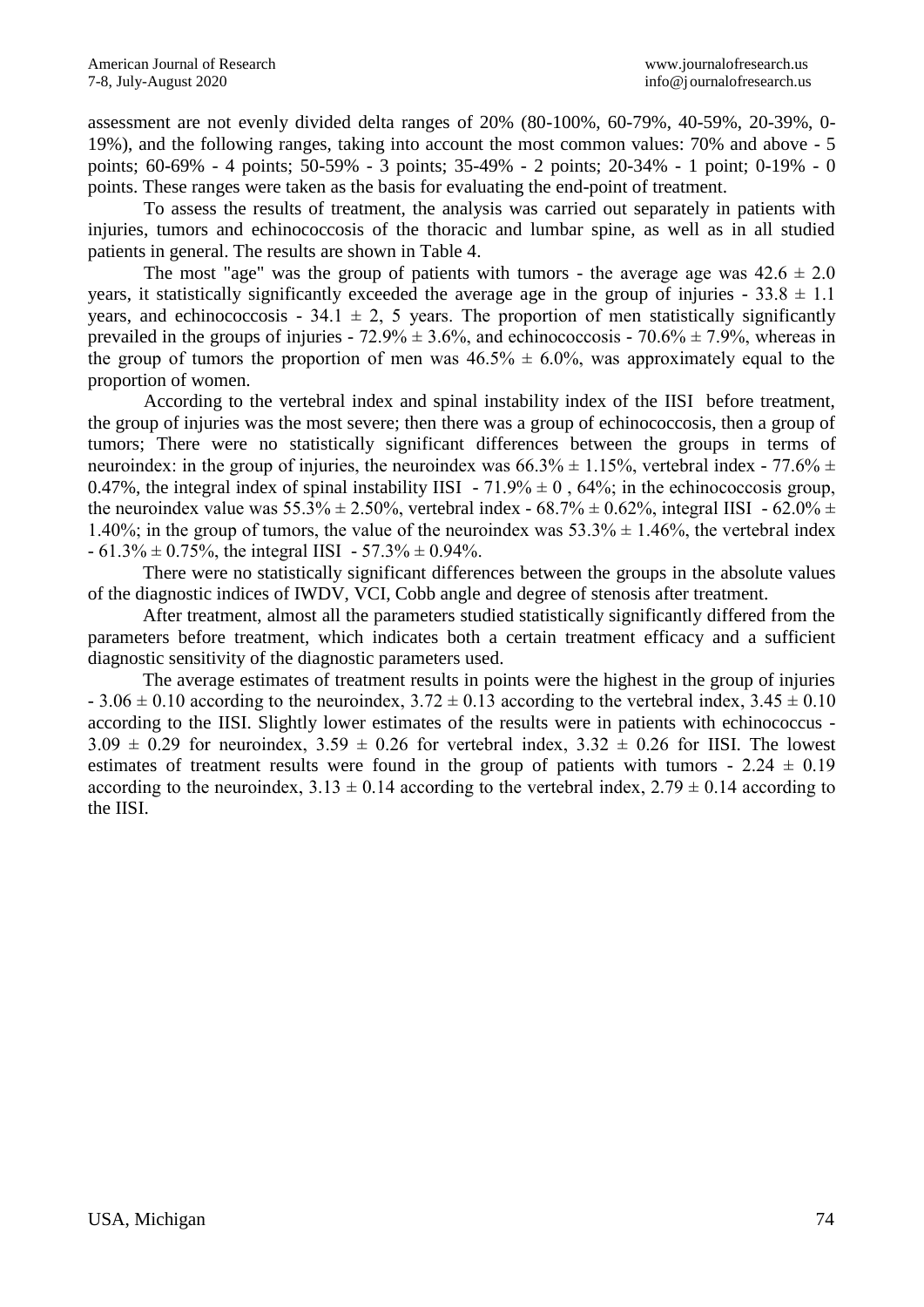### Table 4.

| Results of surgical treatment of patients with injuries, tumors and echinococcosis of the |  |  |  |
|-------------------------------------------------------------------------------------------|--|--|--|
|-------------------------------------------------------------------------------------------|--|--|--|

| spine                                            |                                |               |                                   |                |                           |              |                             |         |  |  |
|--------------------------------------------------|--------------------------------|---------------|-----------------------------------|----------------|---------------------------|--------------|-----------------------------|---------|--|--|
|                                                  | Trauma                         | <b>Tumors</b> |                                   | Echinococcosis |                           | All patients |                             |         |  |  |
|                                                  | $n=155$                        |               | $n=71$                            |                | $n = 34$                  |              | $n=260$                     |         |  |  |
|                                                  | $M \pm m$                      |               | $M \pm m$                         |                | $M \pm m$                 |              |                             |         |  |  |
| Age, years                                       | $33,8 \pm 1,1$                 |               | $42,6 \pm 2,0$                    |                | $34,1\pm2,5$              |              | $36,2{\pm}1,0$              |         |  |  |
| Gender (man -1,<br>woman $-2$ )                  | $1,27\pm0,04$                  |               | $1,54\pm0,06$                     |                | $1,29\pm0,08$             |              | $1,35\pm0,03$               |         |  |  |
| IWDV,% - up to                                   | $30,2\pm 0,53$                 |               | $19,1\pm0,25$                     |                | $26,3\pm0,35$             |              | $26,7 \pm 0,44$             |         |  |  |
| $VCI, % - up to$                                 | $33,6 \pm 0,68$                |               | $25,2\pm0,50$                     |                | $29,0 \pm 0,31$           |              | $30,7 \pm 0,48$             |         |  |  |
| Cobb angle, degrees<br>$-10$                     | $21,8+0,52$                    |               | $16,1\pm0,65$                     |                | $23,0+0,28$               |              | $20,4\pm 0,39$              |         |  |  |
| Stenosis deg.,% -<br>up to                       | 39,9±0,78                      |               | $33,8 \pm 0,86$                   |                | $27,2 \pm 1,06$           |              | $36,6 \pm 0,60$             |         |  |  |
| Vertebral<br>deformities deg.,<br>points - up to | $2,59\pm0,05$                  |               | $2,44\pm0,08$                     |                | $2,24\pm0,11$             |              | $2,50\pm0,04$               |         |  |  |
| Neuroindex - before                              | $66,3\% \pm 1,15$<br>$\%$      |               | 53,3%±1,46<br>%                   |                | 55,3%±2,50<br>$\%$        |              | $61,3\% \pm 0,93$<br>%      |         |  |  |
| Vertebral index -<br>before                      | 77,6% $\pm$ 0,47<br>$\%$       |               | $61,3\% \pm 0,75$<br>$\%$         |                | $68,7\% \pm 0,62$<br>$\%$ |              | 72,0%±0,57<br>$\frac{0}{0}$ |         |  |  |
| IISI - before                                    | 71,9% ±0,64<br>%               |               | 57,3%±0,94<br>%                   |                | $62,0\% \pm 1,40$<br>%    |              | 66,6%±0,64<br>$\%$          |         |  |  |
| IWDV, % - after                                  | $11,8+0,46$                    | $\ast$        | $10,1\pm0,72$                     | $\ast$         | $11,8 \pm 1,37$           | $\ast$       | $11,4\pm 0,38$              | $\ast$  |  |  |
| VCI, % - after                                   | $12,2\pm0,42$                  | $\ast$        | $12,7\pm0,70$                     | $\ast$         | $13,6 \pm 1,35$           | $\ast$       | $12,5 \pm 0,36$             | $\ast$  |  |  |
| Cobb angle, degrees<br>- after                   | $14,3 \pm 0,61$                | ∗             | $14,4\pm 0,82$                    |                | $14,9 \pm 0,99$           | $\ast$       | $14,4\pm0,45$               | $*$     |  |  |
| Stenosis degree,% -<br>after                     | $0,71\pm0,36$                  | $\ast$        | $0,0\pm 0,0$                      | $\ast$         | $0,0\pm 0,0$              | $\ast$       | $0,42\pm0,21$               | $\ast$  |  |  |
| Neuroindex - after                               | 30,6%±0,86<br>$\%$             | $\ast$        | $30,1\% \pm 1,54$<br>$\%$         | $\ast$         | $25,2\% \pm 1,96$<br>$\%$ | $\ast$       | 29,8%±0,71<br>%             | $\star$ |  |  |
| Vertebral index -<br>after                       | 29,5%±0,98<br>$\%$             | $\ast$        | 28,5%±1,34<br>$\%$                | $\ast$         | $30,3\% \pm 2,26$<br>$\%$ | $\ast$       | 29,3%±0,74<br>$\%$          | $\ast$  |  |  |
| IISI - after                                     | $30,1\% \pm 0,71$<br>%         | $\ast$        | $29,3\% \pm 1,22$<br>$\%$         | $\ast$         | $27,7\% \pm 1,78$<br>%    | $\ast$       | $29,6\% \pm 0,58$<br>%      | $\ast$  |  |  |
| Neuro-index - delta                              | $\overline{53,2\%}$ ±1,32<br>% | $\ast$        | $\overline{41,5\%}$ ±3,34<br>$\%$ | $\ast$         | 52,0%±3,99<br>$\%$        | $\ast$       | 49,8%±1,34<br>$\%$          | $\ast$  |  |  |
| Vertebral index -<br>delta                       | $61,1\% \pm 1,44$<br>$\%$      | $\ast$        | $54,3\% \pm 1,65$<br>%            | $\ast$         | $56,0\% \pm 3,18$<br>%    | $\ast$       | 58,6% ±1,07<br>$\%$         | $\ast$  |  |  |
| IISI - delta                                     | 57,8% ±1,07<br>$\%$            | $\ast$        | $49,2\% \pm 1,80$<br>$\%$         | $\ast$         | 54,8%±2,84<br>$\%$        | $\ast$       | 55,0%±0,91<br>%             | $\ast$  |  |  |
| Neuro-index score,<br>points                     | $3,06\pm0,10$                  |               | $2,24\pm0,19$                     |                | $3,09\pm0,29$             |              | $2,84\pm0,09$               |         |  |  |
| Vertebral index<br>score, points                 | $3,72\pm0,13$                  |               | $3,13\pm0,14$                     |                | $3,59\pm0,26$             |              | $3,54\pm0,87$               |         |  |  |
| IISI score, points                               | $3,45\pm0,10$                  |               | $2,79\pm0,14$                     |                | $3,32\pm0,26$             |              | $3,25\pm0,08$               |         |  |  |

*Note:* 

*P – reliability of differences between indicators before and after surgery*

*" \* " - differences in indicators are statistically significant (P<0,05)*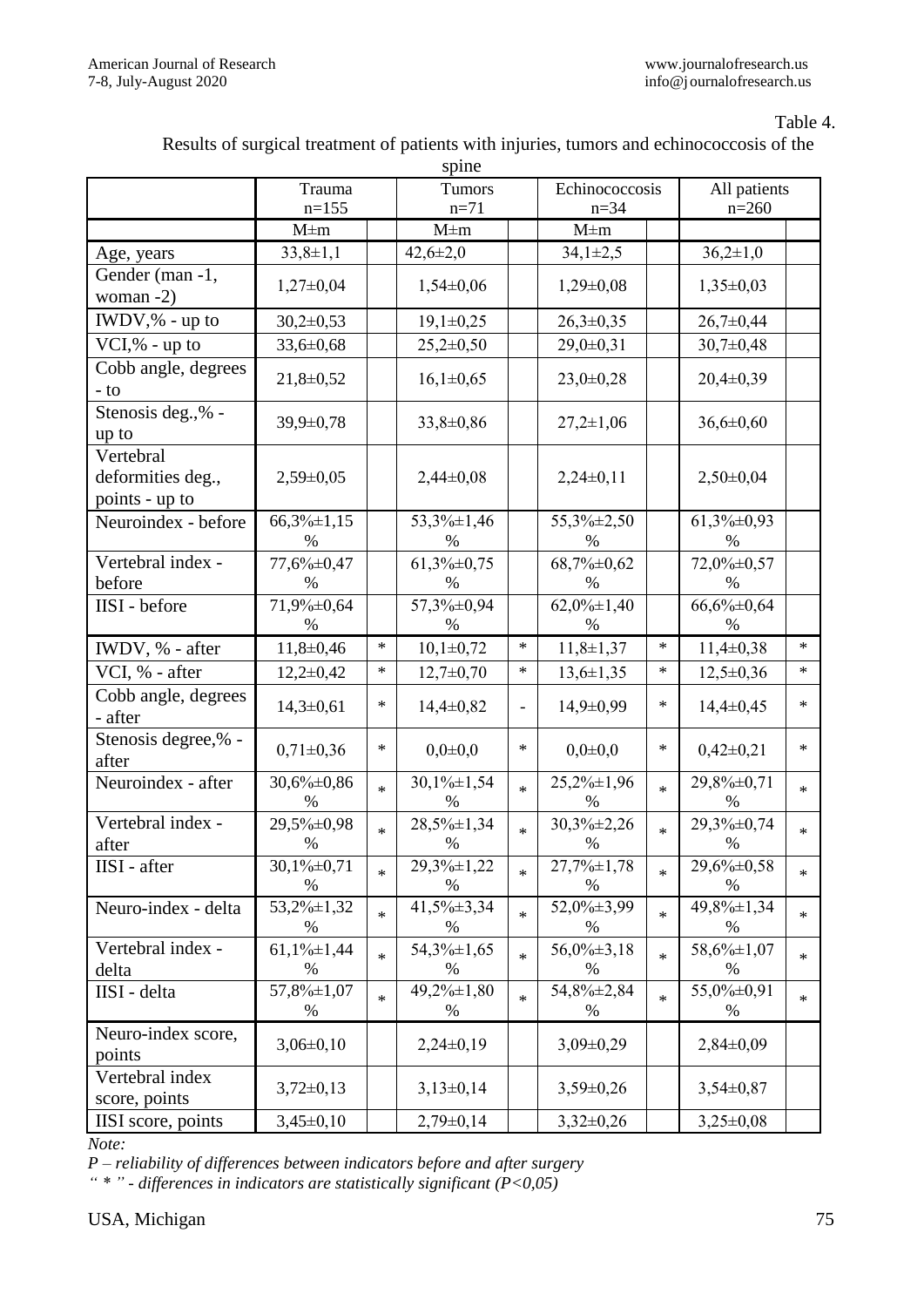The obtained results are quite natural, since among the three studied categories of patients, patients with tumors have the worst prognosis and are subject to subsequent oncological treatment, while for patients after injuries and with echinococcosis, this treatment is the main and radical method of treatment.

A more detailed analysis of the results of treatment in different groups shows that there are statistically significant differences between the groups for some indicators, including indicators of scores for treatment results. Consequently, the developed diagnostic criteria based on clinical score scales have high diagnostic sensitivity and value.

# **Conclusions**

1. Indicators based on the characteristics of neurological status according to the ASIA scale in patients with spinal instability have a lower diagnostic and prognostic value than indicators based on the characteristics of vertebral status. The neuroindex developed on the basis of the ASIA index of neurological deficit is of a certain diagnostic value, primarily for monitoring the treatment process. Both indicators of neurological status are not informative enough for the prognosis and choice of treatment tactics.

2. Analysis of the diagnostic value of various parameters based on the Pearson pair correlation criterion showed that the highest absolute values of correlation are observed in the indicators of VCI, IWDV, pain index (according to the visual analogue scale), as well as in the developed indices – vertebral index and IISI, and the indices on the basis of the developed point scales give a higher correlation with treatment outcomes than the indicators of VCI and IWDV. This proves the advisability of their use in clinical practice.

3. The developed indicators of the vertebral status in case of spinal instability in the thoracic and lumbar spine are the most informative both for assessing the initial state, the dynamics of the treatment process and its results, and for the choice of surgical tactics. The use of clinical point scales based on the developed principles and the normalization of clinical and clinical and radiological data in this contingent of patients makes it possible to increase the diagnostic and prognostic capabilities of the available methods, does not require the use of special additional equipment and complex calculations.

4. The developed system of scoring the results of treatment of patients with instability of the spine in the thoracic and lumbar spine using the developed diagnostic indices - the vertebral index and the integral index of spinal instability based on normalization, is valid and convenient, it can be used both in prospective and retrospective studies, as well as in the comparative analysis of treatment results in different spinal centers.

5. In patients with instability of the spine in the thoracic and lumbar regions, the etiological factor has a certain value for the prognosis. The group of patients with spinal injuries is the most severe in terms of the initial vertebral status, followed by a group of patients with tumors. The overall prognosis of treatment outcomes for trauma depends on the extent and extent of vertebral lesions. With tumors, surgical treatment allows stabilizing the patient's condition and his motor status, the general prognosis depends on the oncological diagnosis.